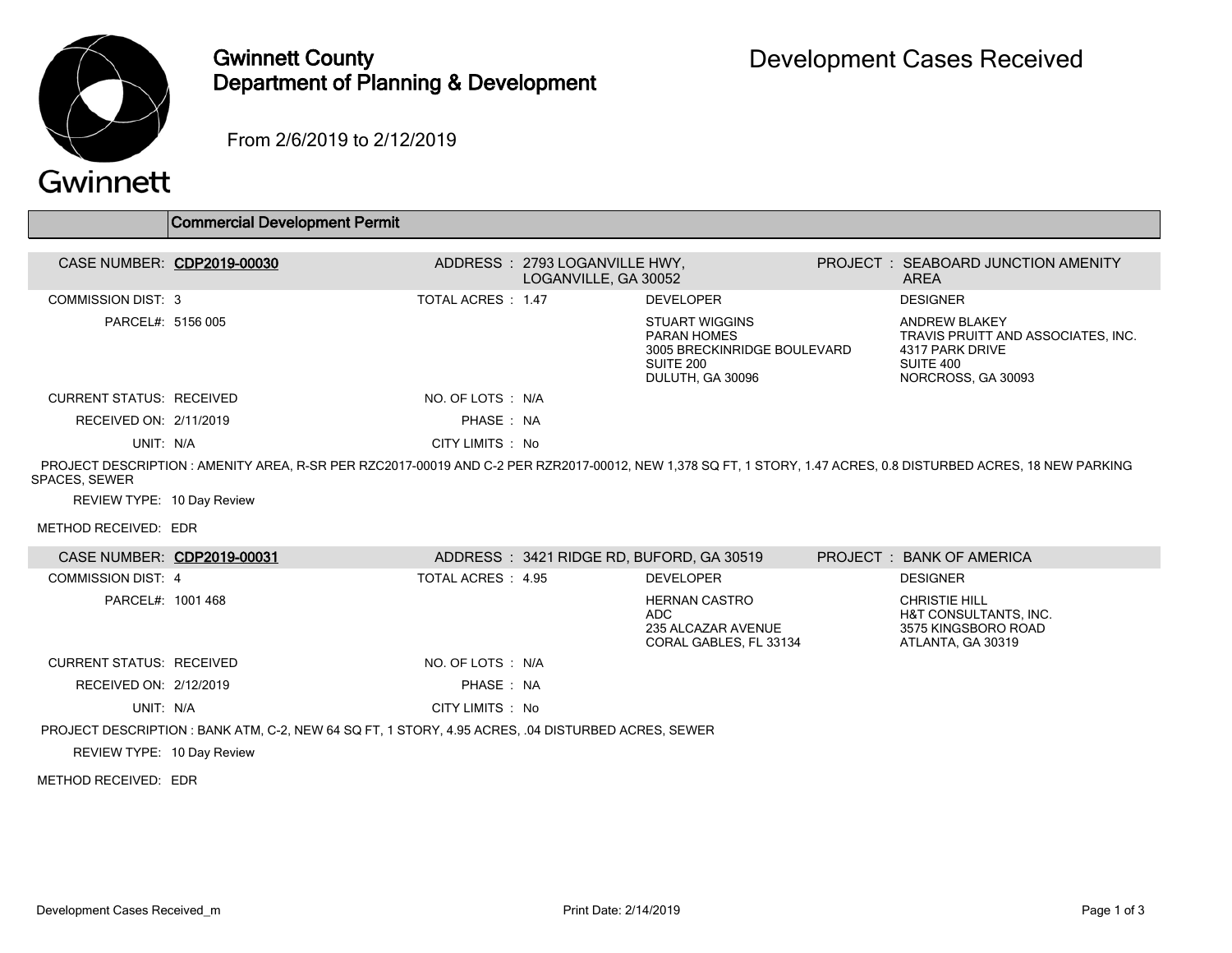| CASE NUMBER: CDP2019-00032      |                                                                                                                              |                     | 30519                                                      | ADDRESS: 3695 BRASELTON HWY, DACULA, GA                                                        | <b>PROJECT : HAMILTON QUARTERS RETAIL</b><br><b>BUILDING TRACT II</b>                                                  |
|---------------------------------|------------------------------------------------------------------------------------------------------------------------------|---------------------|------------------------------------------------------------|------------------------------------------------------------------------------------------------|------------------------------------------------------------------------------------------------------------------------|
| <b>COMMISSION DIST: 3</b>       |                                                                                                                              | TOTAL ACRES : 1.36  |                                                            | <b>DEVELOPER</b>                                                                               | <b>DESIGNER</b>                                                                                                        |
| PARCEL#: 3002 126               |                                                                                                                              |                     |                                                            | <b>SATISH PODDAR</b><br>SAKS, LLC<br>1751 GARRAUX ROAD<br>ATLANTA, GA 30327                    | <b>CASEY DURDEN</b><br>HILL FOLEY ROSSI & ASSOCIATES, INC.<br>3680 PLEASANT HILL ROAD<br>SUITE 200<br>DULUTH, GA 30096 |
| <b>CURRENT STATUS: RECEIVED</b> |                                                                                                                              | NO. OF LOTS : N/A   |                                                            |                                                                                                |                                                                                                                        |
| RECEIVED ON: 2/12/2019          |                                                                                                                              | PHASE: NA           |                                                            |                                                                                                |                                                                                                                        |
| UNIT: N/A                       |                                                                                                                              | CITY LIMITS: No     |                                                            |                                                                                                |                                                                                                                        |
|                                 | PROJECT DESCRIPTION : RETAIL, C-1, NEW 12,435 SQ FT, 1 STORY, 1.358 ACRES, 0.8 DISTURBED ACRES, 31 NEW PARKING SPACES, SEWER |                     |                                                            |                                                                                                |                                                                                                                        |
| REVIEW TYPE: 10 Day Review      |                                                                                                                              |                     |                                                            |                                                                                                |                                                                                                                        |
| METHOD RECEIVED: EDR            |                                                                                                                              |                     |                                                            |                                                                                                |                                                                                                                        |
| <b>TOTAL FOR:</b>               | <b>Commercial Development</b><br>Permit                                                                                      | NO. OF CASES: 3     |                                                            | NO. OF LOTS: 0                                                                                 | <b>TOTAL ACRES: 7.78</b>                                                                                               |
|                                 |                                                                                                                              |                     |                                                            |                                                                                                |                                                                                                                        |
|                                 | <b>Concept Plan</b>                                                                                                          |                     |                                                            |                                                                                                |                                                                                                                        |
| CASE NUMBER: CPL2019-00006      |                                                                                                                              |                     | ADDRESS : ROSEBUD RD (4500 BLOCK),<br>LOGANVILLE, GA 30052 |                                                                                                | <b>PROJECT: ALPHONSA GARDENS</b>                                                                                       |
| <b>COMMISSION DIST: 3</b>       |                                                                                                                              | TOTAL ACRES : 14.55 |                                                            | <b>DEVELOPER</b>                                                                               | <b>DESIGNER</b>                                                                                                        |
| PARCEL#: 4275 001               |                                                                                                                              |                     |                                                            | <b>JOS KANNAKKADEN</b><br>ALPHONSA HOMES. INC.<br>12 KILGORE DRIVE, S.E.<br>MABLETON, GA 30126 | <b>BOBBY BULLARD</b><br><b>BULLARD LAND PLANNING</b><br>3790 CANNONWOLDE DRIVE<br>SNELLVILLE, GA 30039                 |
| <b>CURRENT STATUS: RECEIVED</b> |                                                                                                                              | NO. OF LOTS: 19     |                                                            |                                                                                                |                                                                                                                        |
| RECEIVED ON: 2/8/2019           |                                                                                                                              | PHASE : N/A         |                                                            |                                                                                                |                                                                                                                        |
| UNIT: N/A                       |                                                                                                                              | CITY LIMITS: No     |                                                            |                                                                                                |                                                                                                                        |
|                                 | PROJECT DESCRIPTION : SINGLE FAMILY SUBDIVISION, OSC PER RZR2018-00037, 19 LOTS, 14.55 ACRES, 7.30 OPEN SPACE ACRES, SEWER   |                     |                                                            |                                                                                                |                                                                                                                        |
| REVIEW TYPE: 5 Day Review       |                                                                                                                              |                     |                                                            |                                                                                                |                                                                                                                        |
| METHOD RECEIVED: EDR            |                                                                                                                              |                     |                                                            |                                                                                                |                                                                                                                        |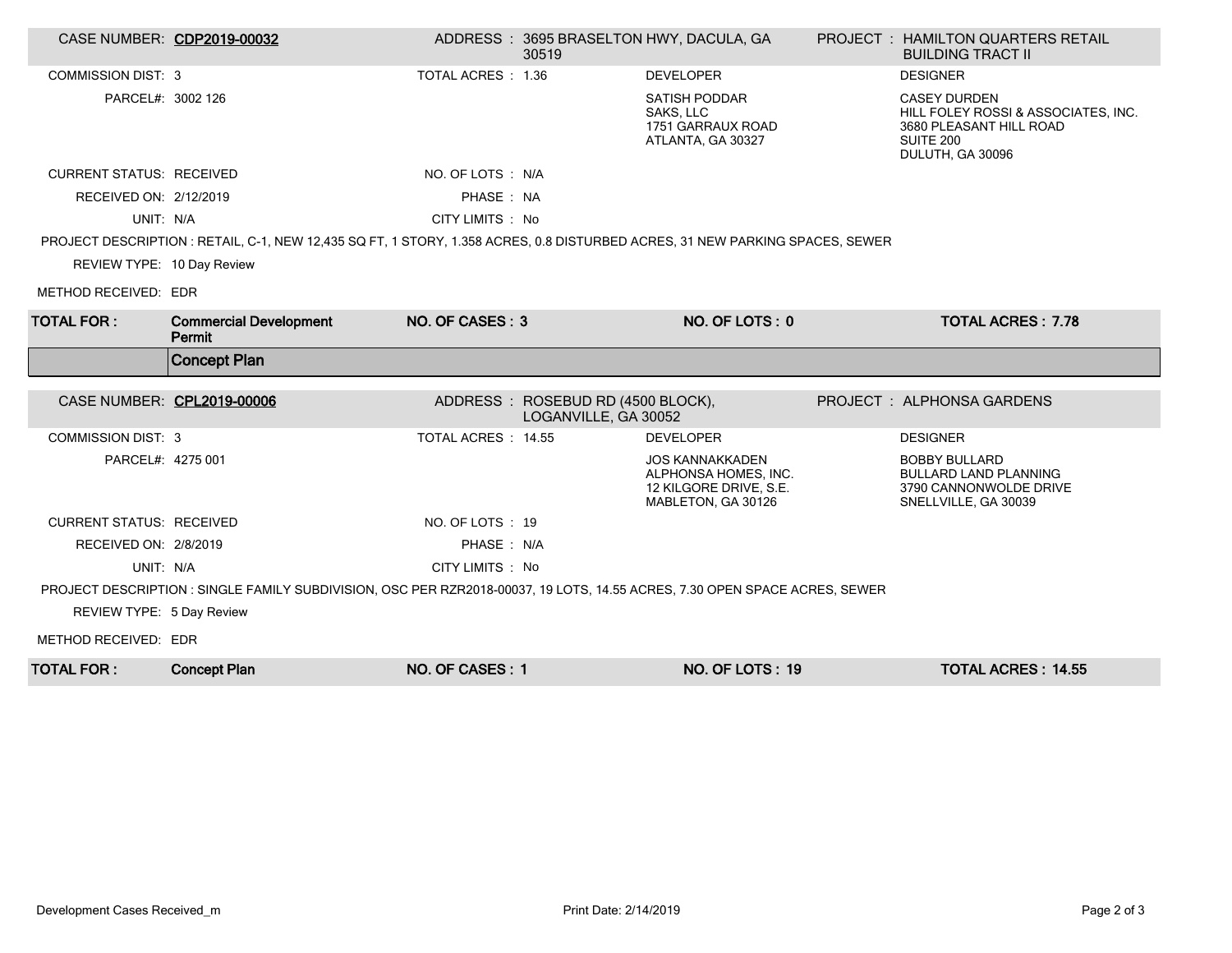|                                 | <b>SUDGIVISION DEVEROPMENT PENINT</b>    |                    |                                                                                                                            |                                                                                  |                                                             |
|---------------------------------|------------------------------------------|--------------------|----------------------------------------------------------------------------------------------------------------------------|----------------------------------------------------------------------------------|-------------------------------------------------------------|
| CASE NUMBER: SDP2019-00007      |                                          |                    | ADDRESS: 2650 FENCE RD, DACULA, GA 30019                                                                                   | <b>PROJECT : HINTON FARM</b>                                                     |                                                             |
| <b>COMMISSION DIST: 3</b>       |                                          | TOTAL ACRES: 69.59 | <b>DEVELOPER</b>                                                                                                           | <b>DESIGNER</b>                                                                  |                                                             |
| PARCEL#: 5303 083               |                                          |                    | <b>JONATHAN JONES</b><br>PARKLAND COMMUNITIES<br>6845 SHILOH ROAD EAST<br>SUITE D3<br>ALPHARETTA, GA 30005                 | <b>WHIT RUSSELL</b><br>6845 SHILOH ROAD EAST<br>SUITE D3<br>ALPHARETTA, GA 30005 | ALLIANCE ENGINEERING AND PLANNING                           |
| <b>CURRENT STATUS: RECEIVED</b> |                                          | NO. OF LOTS: 160   |                                                                                                                            |                                                                                  |                                                             |
| RECEIVED ON: 2/8/2019           |                                          | PHASE: NA          |                                                                                                                            |                                                                                  |                                                             |
| UNIT: N/A                       |                                          | CITY LIMITS : No   |                                                                                                                            |                                                                                  |                                                             |
|                                 |                                          |                    | PROJECT DESCRIPTION : SINGLE FAMILY SUBDIVISION, OSC PER RR2018-00012, 160 LOTS, 69.59 ACRES, 46.34 DISTURBED ACRES, SEWER |                                                                                  |                                                             |
| REVIEW TYPE: 10 Day Review      |                                          |                    |                                                                                                                            |                                                                                  |                                                             |
| METHOD RECEIVED: EDR            |                                          |                    |                                                                                                                            |                                                                                  |                                                             |
| CASE NUMBER: SDP2019-00009      |                                          |                    | ADDRESS: 3251 CROSS RD, BUFORD, GA 30519                                                                                   | <b>PROJECT : SURREY GREEN TOWNHOMES</b>                                          |                                                             |
| <b>COMMISSION DIST: 4</b>       |                                          | TOTAL ACRES: 6.14  | <b>DEVELOPER</b>                                                                                                           | <b>DESIGNER</b>                                                                  |                                                             |
| PARCEL#: 7177 017               |                                          |                    | <b>DAVID SPAIN</b><br>COMFORT HOMES OF GEORGIA, LLC<br><b>4649 EQUESTRIAN WAY</b><br>DUNWOODY, GA 30338                    | <b>JAMES IRVIN</b><br>BALDWIN, GA 30511                                          | FOOTHILLS LAND DESIGN, LLC<br><b>164 PROFESSIONAL DRIVE</b> |
| <b>CURRENT STATUS: RECEIVED</b> |                                          | NO. OF LOTS: 32    |                                                                                                                            |                                                                                  |                                                             |
| RECEIVED ON: 2/12/2019          |                                          | PHASE: NA          |                                                                                                                            |                                                                                  |                                                             |
| UNIT: N/A                       |                                          | CITY LIMITS : No   |                                                                                                                            |                                                                                  |                                                             |
|                                 |                                          |                    | PROJECT DESCRIPTION: SINGLE FAMILY TOWNHOMES, R-TH PER RZM2018-00008, 32 LOTS, 6.136 ACRES, 3.56 DISTURBED ACRES, SEWER    |                                                                                  |                                                             |
| REVIEW TYPE: 10 Day Review      |                                          |                    |                                                                                                                            |                                                                                  |                                                             |
| METHOD RECEIVED: EDR            |                                          |                    |                                                                                                                            |                                                                                  |                                                             |
| <b>TOTAL FOR:</b>               | <b>Subdivision Development</b><br>Permit | NO. OF CASES: 2    | <b>NO. OF LOTS: 192</b>                                                                                                    |                                                                                  | <b>TOTAL ACRES: 75.73</b>                                   |
| <b>GRAND TOTALS</b>             |                                          | NO. OF CASES: 6    | <b>NO. OF LOTS: 211</b>                                                                                                    |                                                                                  | <b>TOTAL ACRES: 98.05</b>                                   |
|                                 |                                          |                    |                                                                                                                            |                                                                                  |                                                             |

Subdivision Development Permit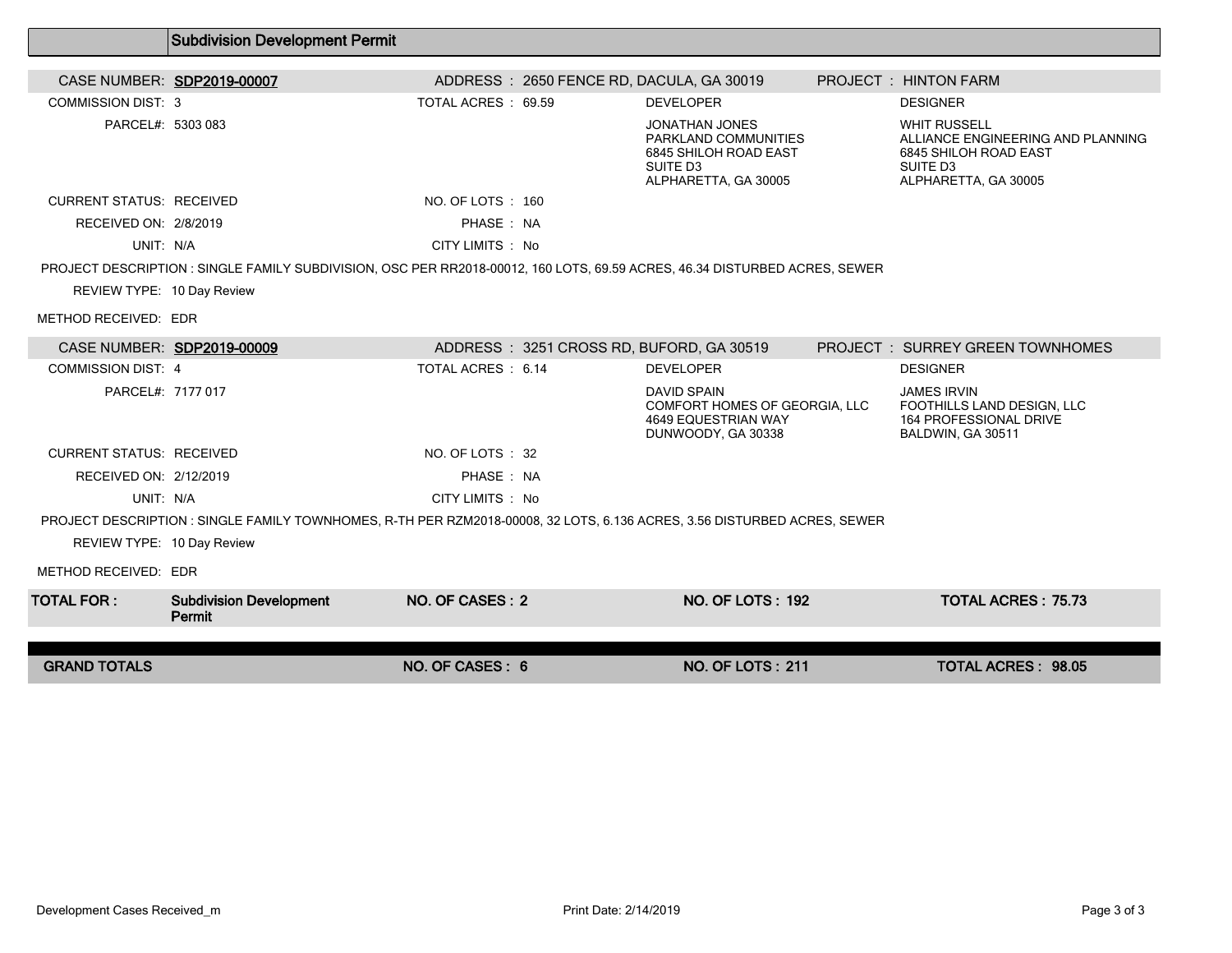

## Gwinnett County Department of Planning & Development

From 2/6/2019 to 2/12/2019

## Gwinnett

|                                 | Commercial Development Permit                                                                                                  |                     |                             |                                                                                                                 |                                                                                                                                           |
|---------------------------------|--------------------------------------------------------------------------------------------------------------------------------|---------------------|-----------------------------|-----------------------------------------------------------------------------------------------------------------|-------------------------------------------------------------------------------------------------------------------------------------------|
|                                 |                                                                                                                                |                     |                             |                                                                                                                 |                                                                                                                                           |
|                                 | CASE NUMBER: CDP2019-00029                                                                                                     |                     | PEACHTREE CORNERS, GA 30092 | ADDRESS : 7001 PEACHTREE INDUSTRIAL BLVD,                                                                       | <b>PROJECT : BHIVE OFFICE PARK</b>                                                                                                        |
| <b>COMMISSION DIST: 2</b>       |                                                                                                                                | TOTAL ACRES : 5.80  |                             | <b>DEVELOPER</b>                                                                                                | <b>DESIGNER</b>                                                                                                                           |
| PARCEL#: 6277 002               |                                                                                                                                |                     |                             | AMY HU<br>HOTSAUCE TECHNOLOGIES<br>7001 PEACHTREE INDUSTRIAL<br><b>BOULEVARD</b><br>PEACHTREE CORNERS, GA 30092 | <b>JEFFERY MASISAK</b><br>MASS ENGINEERING AND CONSULTANT.<br>LLC.<br>3459 ACWORTH DUE WEST ROAD<br><b>SUITE 565</b><br>ACWORTH, GA 30101 |
| <b>CURRENT STATUS: RECEIVED</b> |                                                                                                                                | NO. OF LOTS: N/A    |                             |                                                                                                                 |                                                                                                                                           |
| RECEIVED ON: 2/11/2019          |                                                                                                                                | PHASE: NA           |                             |                                                                                                                 |                                                                                                                                           |
| UNIT: N/A                       |                                                                                                                                | CITY LIMITS : Yes   |                             |                                                                                                                 |                                                                                                                                           |
|                                 | PROJECT DESCRIPTION : CITY OF PEACHTREE CORNERS, OFFICE PARK, SITE IMPROVEMENTS, O-I, 5.803 ACRES, 0.85 DISTURBED ACRES, SEWER |                     |                             |                                                                                                                 |                                                                                                                                           |
| REVIEW TYPE: 10 Day Review      |                                                                                                                                |                     |                             |                                                                                                                 |                                                                                                                                           |
| METHOD RECEIVED: DRCC           |                                                                                                                                |                     |                             |                                                                                                                 |                                                                                                                                           |
| <b>TOTAL FOR:</b>               | <b>Commercial Development</b><br>Permit                                                                                        | NO. OF CASES: 1     |                             | NO. OF LOTS: 0                                                                                                  | <b>TOTAL ACRES: 5.80</b>                                                                                                                  |
|                                 | <b>Multifamily Development Permit</b>                                                                                          |                     |                             |                                                                                                                 |                                                                                                                                           |
|                                 | CASE NUMBER: MDP2019-00004                                                                                                     |                     | 30518                       | ADDRESS: 1091 LEVEL CREEK RD, BUFORD, GA                                                                        | PROJECT: 360 SUGAR HILL APARTMENTS                                                                                                        |
| <b>COMMISSION DIST: 1</b>       |                                                                                                                                | TOTAL ACRES : 37.03 |                             | <b>DEVELOPER</b>                                                                                                | <b>DESIGNER</b>                                                                                                                           |
| PARCEL#: 7291 021               |                                                                                                                                |                     |                             | <b>JEFF WARSHAW</b><br>360 RESIDENTIAL<br>3284 NORTHSIDE PARKWAY, N.W.<br>SUITE 125<br>ATLANTA, GA 30327        | <b>KEVIN HENDRIX</b><br>POND & COMPANY<br>3500 PARKWAY LANE<br>PEACHTREE CORNERS, GA 30092                                                |
| <b>CURRENT STATUS: RECEIVED</b> |                                                                                                                                | NO. OF LOTS:        |                             |                                                                                                                 |                                                                                                                                           |
| RECEIVED ON: 2/8/2019           |                                                                                                                                | PHASE: NA           |                             |                                                                                                                 |                                                                                                                                           |